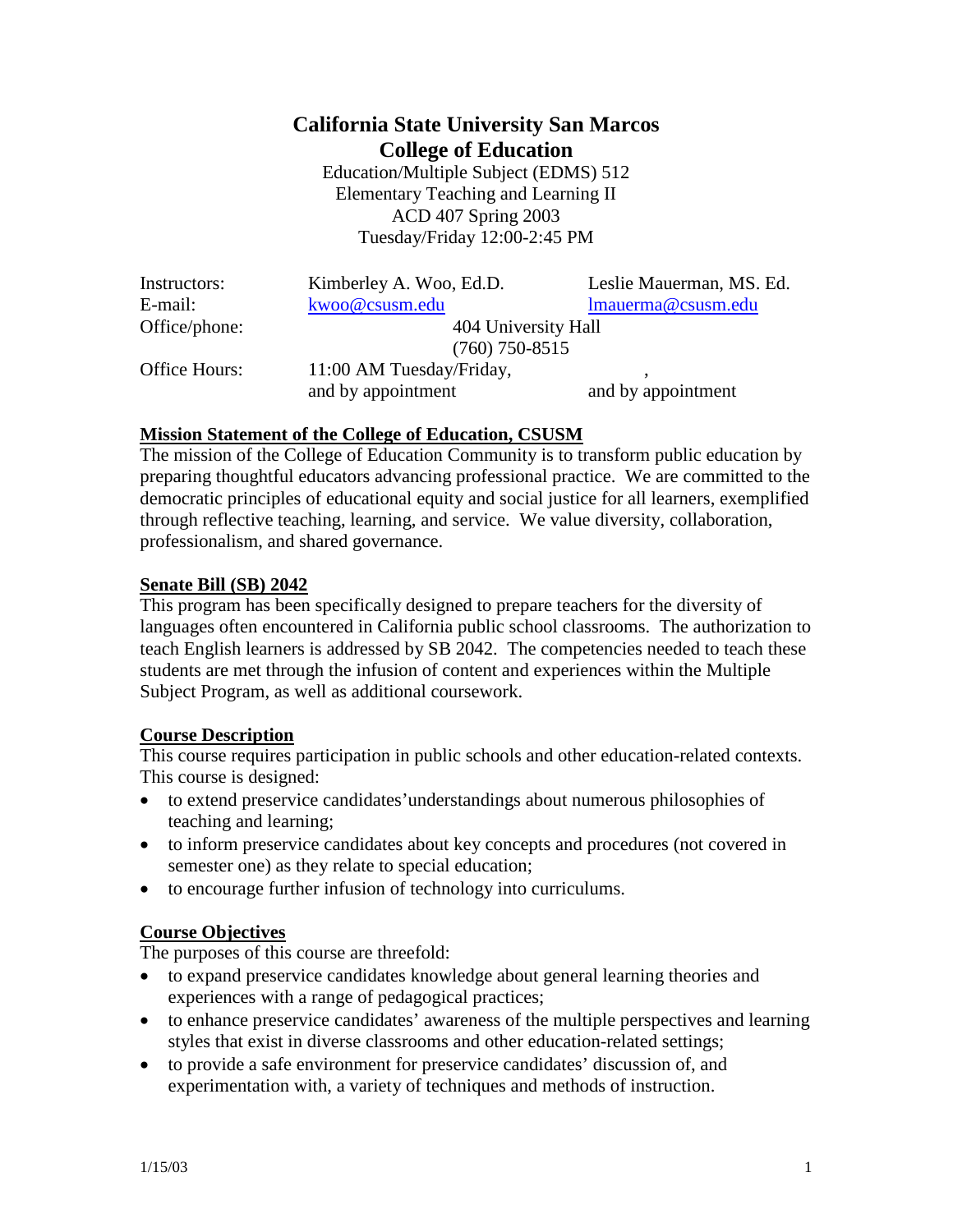# **Required Text**

- Marion, Valadez, Woo. (custom reader). *DEEP dialogue about teaching and learning EDMS 511/512.*
- ISTE NETS
- Choate, J.
- Villa, R., & Thousand, J. (2002/1995). *Creating and inclusive school .*Alexandria, VA: ASCD.
- Administrative-notebook with dividers: notes, activities, additional handouts

#### **Accommodation for Disabilities**

Students requiring reasonable accommodations need to contact Disabled Student Services in order to make the necessary arrangements. This organization is located in Craven Hall, room 5025a, and can be reached by telephone at (760) 750-4905 or (760) 750-4909 (TDD users).

#### **Plagiarism**

All work submitted for this course should reflect students' efforts. When relying on supporting documents authored by others, cite them clearly and completely. Failure to do so may result in failure of the course.

#### **Grading Policy**

All students will come prepared to class; readings and homework assignments are listed on the dates on which they are due.

All required work is expected to be on time. One grade level will be deducted for each class meeting for which it is late (e.g., an "A" assignment that is submitted one class session late will be marked down to an A-). Unless prior instructor approval is secured, assignments will not be accepted three class sessions after which they are due. Life and death situations will be handled on a case-by-case basis, as determined by the instructors.

It is expected that students will proofread and edit their assignments prior to submission. Students will ensure that the text is error-free (grammar, spelling), and ideas are logically and concisely presented. Refer to American Psychological Association (APA) manual, 5<sup>th</sup> edition, for guidance. Neglecting to do the above will impact the instructors' abilities to read and understand the text; the assignment's grade will be negatively affected as a result of this oversight.

Grading will also include a component of "professional demeanor." Students will conduct themselves in ways that are generally expected of those who are entering the education profession. This includes but is not limited to the following:

- On-time arrival to all class sessions:
- Advance preparation of readings and timely submission of assignments;
- Respectful participation in all settings (e.g., whole group, small group, in/outside of class);
- Carefully considered, culturally aware approaches to solution-finding.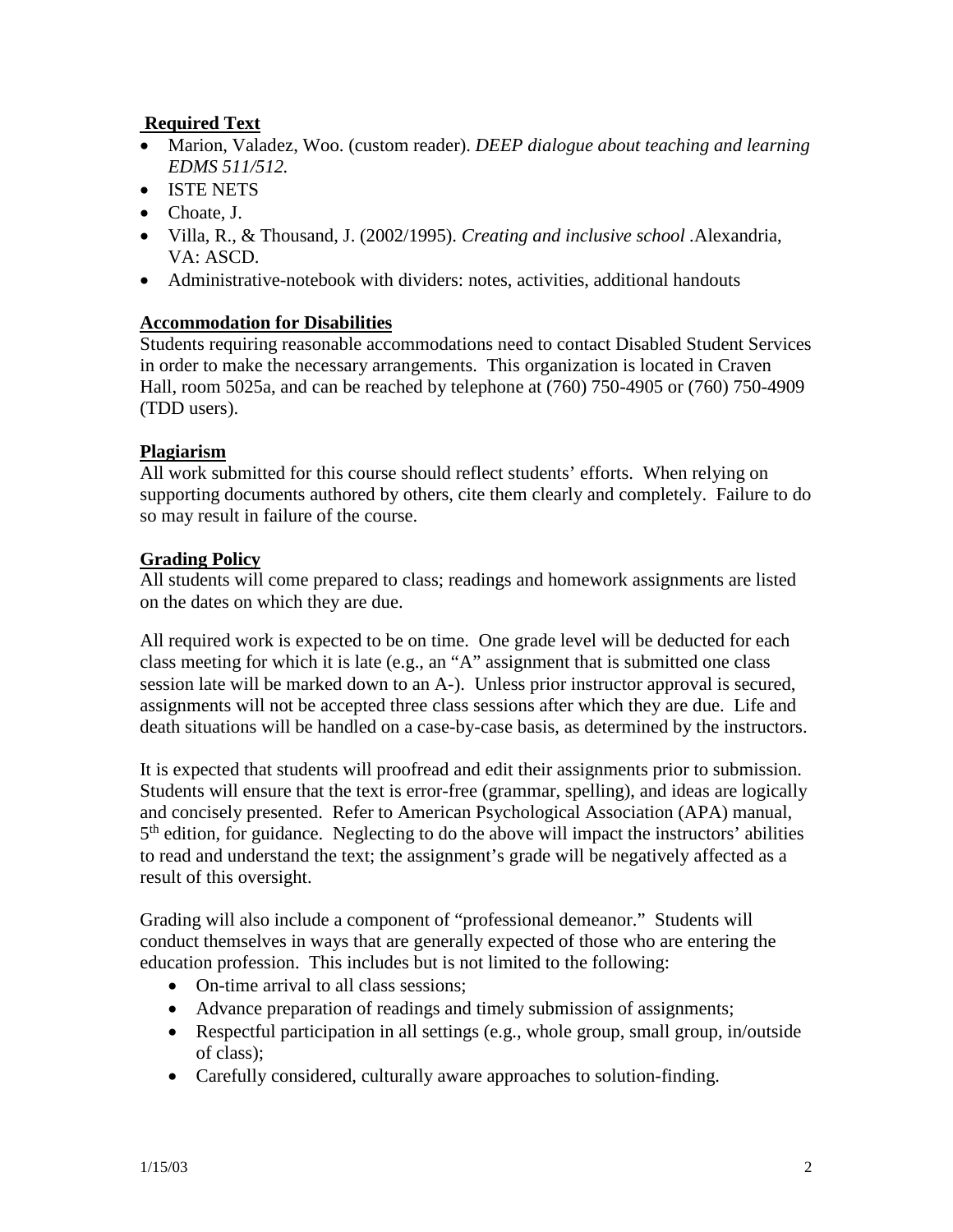#### **College of Education attendance policy**

Due to the interactive nature of courses in the College, and the value placed on the contributions of every student, students are expected to prepare for, attend, and participate in all classes. For extenuating circumstances contact the instructors **before** class is missed, and make arrangements to make up what was missed. At minimum, a student must attend more than 80% of class time, or s/he may not receive a passing grade for the course. If a student misses two class sessions or is late (or leaves early) for more than three sessions, the highest possible grade earned will be a "C+". **Notification of absences does not allow students to assume they are automatically excused.**

| (student's name/signature and date) |                                          |      | (home telephone/cell phone) |  |
|-------------------------------------|------------------------------------------|------|-----------------------------|--|
|                                     | <b>Attendance/participation (16%)</b>    |      |                             |  |
| 1/21                                |                                          | 2/18 |                             |  |
| 1/24                                |                                          | 2/21 |                             |  |
| 1/28                                |                                          | 2/25 |                             |  |
| 1/31                                |                                          | 2/28 |                             |  |
| 2/4                                 |                                          | 3/4  |                             |  |
| 2/7                                 |                                          | 3/7  |                             |  |
| 2/11                                |                                          | 3/11 |                             |  |
| 2/14                                |                                          | 3/14 |                             |  |
| <b>Professional Demeanor (4%)</b>   |                                          |      | (4%)                        |  |
|                                     | Individual assignments (40%)             |      |                             |  |
| 1/31                                | Draft of Refined Philosophy of Education |      | (5%)                        |  |
| 2/11                                | Write-up of community resource           |      | $(10\%)$                    |  |
| 2/21                                | Draft of portfolio                       |      | $(10\%)$                    |  |
| 03/11                               | Report on community resource             |      | (5%)                        |  |
| 3/11                                | Portfolio presentations                  |      | $(10\%)$                    |  |
|                                     | Group assignment (40%)                   |      |                             |  |
| 10/24                               | In-class case analysis                   |      | (20%)                       |  |
| On-going                            | Peer teaching                            |      | (20%)                       |  |
| <b>Total</b>                        |                                          |      | $(100\%)$                   |  |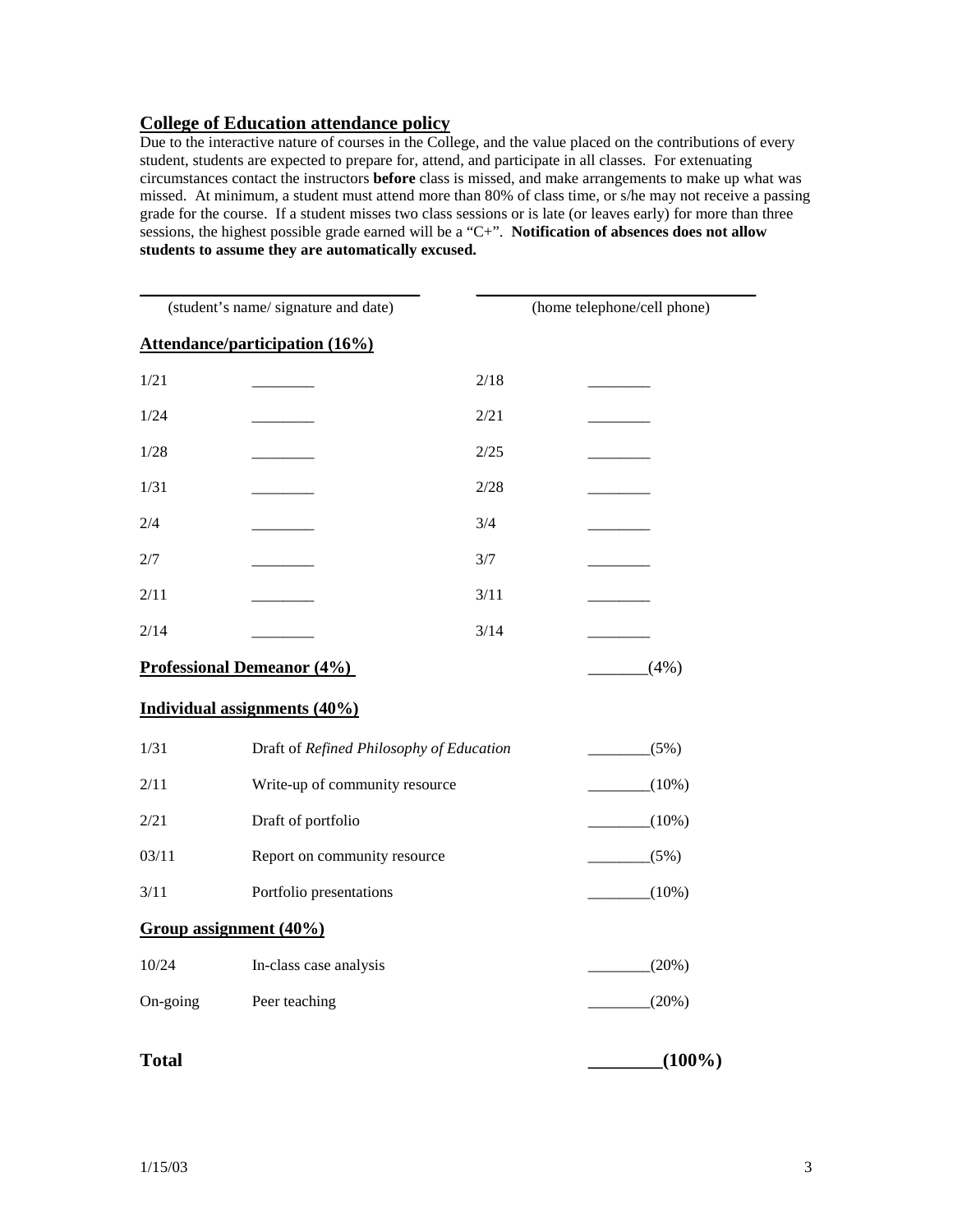| January 21   | T           | (Re) introduction (Mauerman & Woo)<br>Review course themes.<br>Review syllabus and course expectations.<br>$\bullet$<br>Review elements of a lesson plan.<br>$\bullet$<br>Assign SST teams.<br>$\bullet$<br>Think more about developing a year-long plan (Mauerman on<br>$\bullet$<br>Deschler).<br>"I am a teacher" poem.<br>$\bullet$<br>Bring a copy of current resume to next class.<br>*<br>Bring a copy of <i>Philosophy of Educational</i> statement to next<br>*<br>class.                                          |
|--------------|-------------|-----------------------------------------------------------------------------------------------------------------------------------------------------------------------------------------------------------------------------------------------------------------------------------------------------------------------------------------------------------------------------------------------------------------------------------------------------------------------------------------------------------------------------|
| January 24   | $\mathbf F$ | "Teacher as a professional: Continuum of professional<br>development" day 1, (Woo)<br>Discuss elements of a portfolio.<br>$\bullet$<br>Work on resume in small groups.<br>Begin refining <i>Philosophy of Education</i> statement in small<br>$\bullet$<br>groups.<br>$\ast$<br>Bring a copy of school and/or district calendar and policies to<br>the next class.<br>*http://www.btsa.ca.gov                                                                                                                               |
| January 28   | T           | "Teacher as a professional: Ethics and law" day 2,<br>(Mauerman & Woo)<br>Ethics and laws, particularly Special Ed.-related<br>Teacher's responsibility in cases of (suspected) child abuse<br>$\bullet$<br>Compare and contrast school and district-specific policies.<br>$\bullet$<br>Code of ethics activity.<br>*http://www.csusm.edu (descriptions of various Master's<br>programs)                                                                                                                                    |
| January 31 F |             | "Structures and procedures: Collaboration and communication"<br>day $1$ , (Woo)<br>Discuss ways schools can encourage parent/guardian/ "family,"<br>and community involvement.<br>Have student think about ways they can establish "regular"<br>$\bullet$<br>communication with home (e.g., class newsletter).<br>Remember the importance of cultural sensitivity.<br>Turn in draft of refined Philosophy of Education statement.<br>∗<br>∗<br>McEwan, Chapter 8: Creating a welcoming climate for<br>parents (pp.271-294). |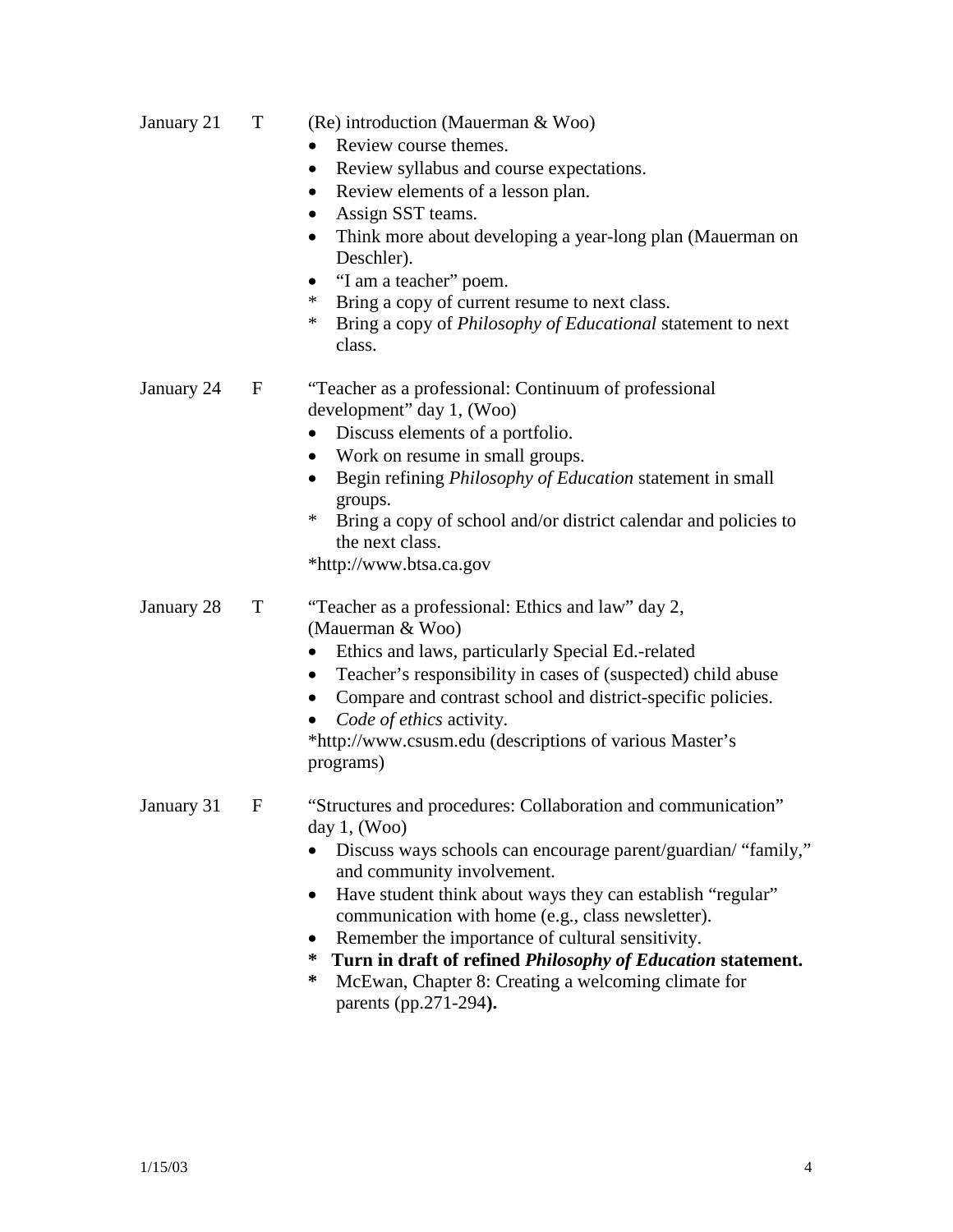- February 4 T "Structures and procedures: Communication and collaboration" day 2, (Mauerman & Woo)
	- Introduce SST.
	- Demonstrate WebCT SST/video of SST.
	- Highlight key elements of SST.
	- Assign disabling condition.
	- \* Choate, Chapter
	- Charles/Senter, Chapter 10: Managing assessment, recordkeeping, and reporting (pp. 295-318)
- February 7 F "Structures and procedures: Collaboration and communication," day 3, (Mauerman)
	- Role-play SST.
	- Debrief role-plays.
	- Review key elements of SST.
	- Stiggins, Chapter 4: Understanding assessment alternatives (pp. 319-345)

#### February 11 T "Reflective practice: Teacher as inquirer" day 1, (Woo)

- Examine National Standards, California State, and ISTE standards.
- Create a portfolio rubric.
- **\* Submit completed form, one "free" community resource.**
- **\*** [http://www.nbpts.org](http://www.nbpts.org/)
- \* <http://www.cde.ca.gov/standards>
- \* [http://www.iste.org/news/2002/10/23-nasbe/nasbe-tech](http://www.iste.org/news/2002/10/23-nasbe/nasbe-tech-supported-2002.pdf)[supported-2002.pdf](http://www.iste.org/news/2002/10/23-nasbe/nasbe-tech-supported-2002.pdf) (p.4, Figure 2)

#### February 14 F "Reflective practice: Teacher as inquirer" day 2, (Woo)

- **Class held in computer lab, location to be announced**.
- Introduce Digital Edge exhibits—review for elements of accomplished teaching and appropriate use of technology.
- Explore one exhibit as a whole group.
- Have students examine one or more other exhibits in small groups.

#### February 18 T "Differentiated design" day 1, (Mauerman & Woo)

- Familiarize students with IEP.
- Review key aspects common among all IEPs.
- Review history and legislation that determines IEP procedures.
- Stiggins, Chapter 11: Assessing dispositions (pp. 421-451).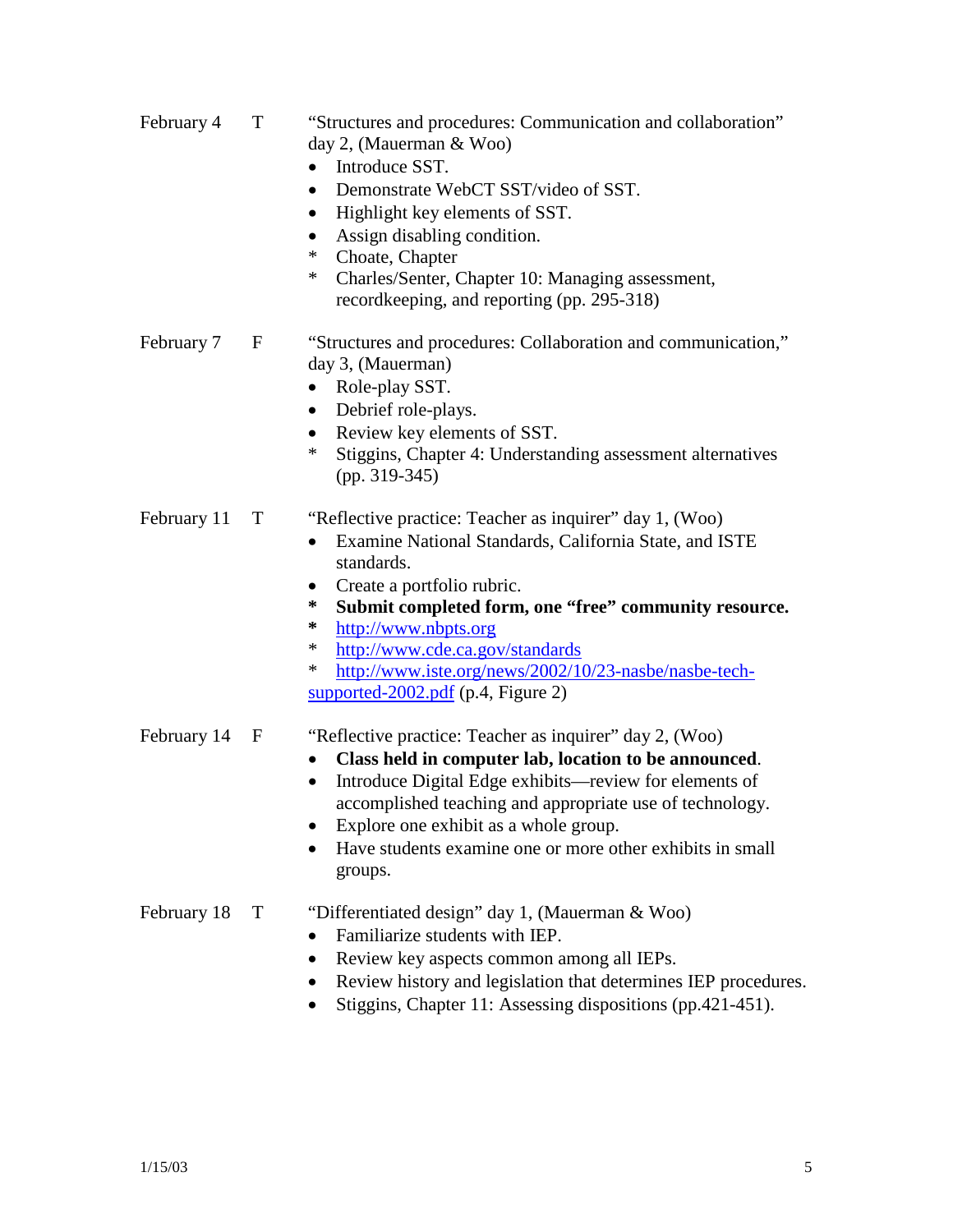| February 21 | "Differentiated design" day 2, (Mauerman) |  |
|-------------|-------------------------------------------|--|
|             |                                           |  |

- **IEP** continued.
- Bring a copy of year-long school or district calendar to the next class.
- \* Bring a copy of state or district grade-level standards to the next class.<br> **Submit dr**
- **\* Submit draft of portfolio. Include a 3-5 page reflection that addresses thematic organization, the greatest strength, and one aspect that needs continued refinement.**
- \* Stiggins, Chapter 10: Performance assessment of skills and products (pp.379-419).

# February 25 T "Differentiated design: Long-range planning" day 3, (Woo)

- Work in teams to begin thinking about creating a year-long, grade-level curriculum. Refer to state or district grade-level standards when designing this draft.
	- o SDAIE/ELL
	- o GATE
	- o Students with special education needs
	- o Overall logic and flow of plan
	- o Realistic in scope.
- \* Castellano, Chapter 5: The identification and assessment of culturally and linguistically diverse students for gifted and talented education (pp.619-641)

#### February 28 F "Structures and procedures: Communication and collaboration" day 4, (Woo)

- Encourage students to think about learning opportunities outside of the classroom (e.g., field trip).
- In small groups, draft a letter home.
- Recommend a timeline for planning, executing, and debriefing of the learning experience.
- \* Charles/Senter, Chapter 3: Managing the physical environment
- (pp. 255-268).

# March 4 T "Ways of knowing: Social commitment and awareness" day 1, (Woo)

- Have students think about their roles as teachers beyond the four walls of the classroom.
- Distribute compiled book of "free" resources.
- Review case analysis format.
- Ask students to share one positive thing they learned from **enlisting the help of the community.**<br> **EXECUTE:** McDevitt Chanter 10: Social understa
- McDevitt, Chapter 10: Social understanding and moral development (pp. 99-138).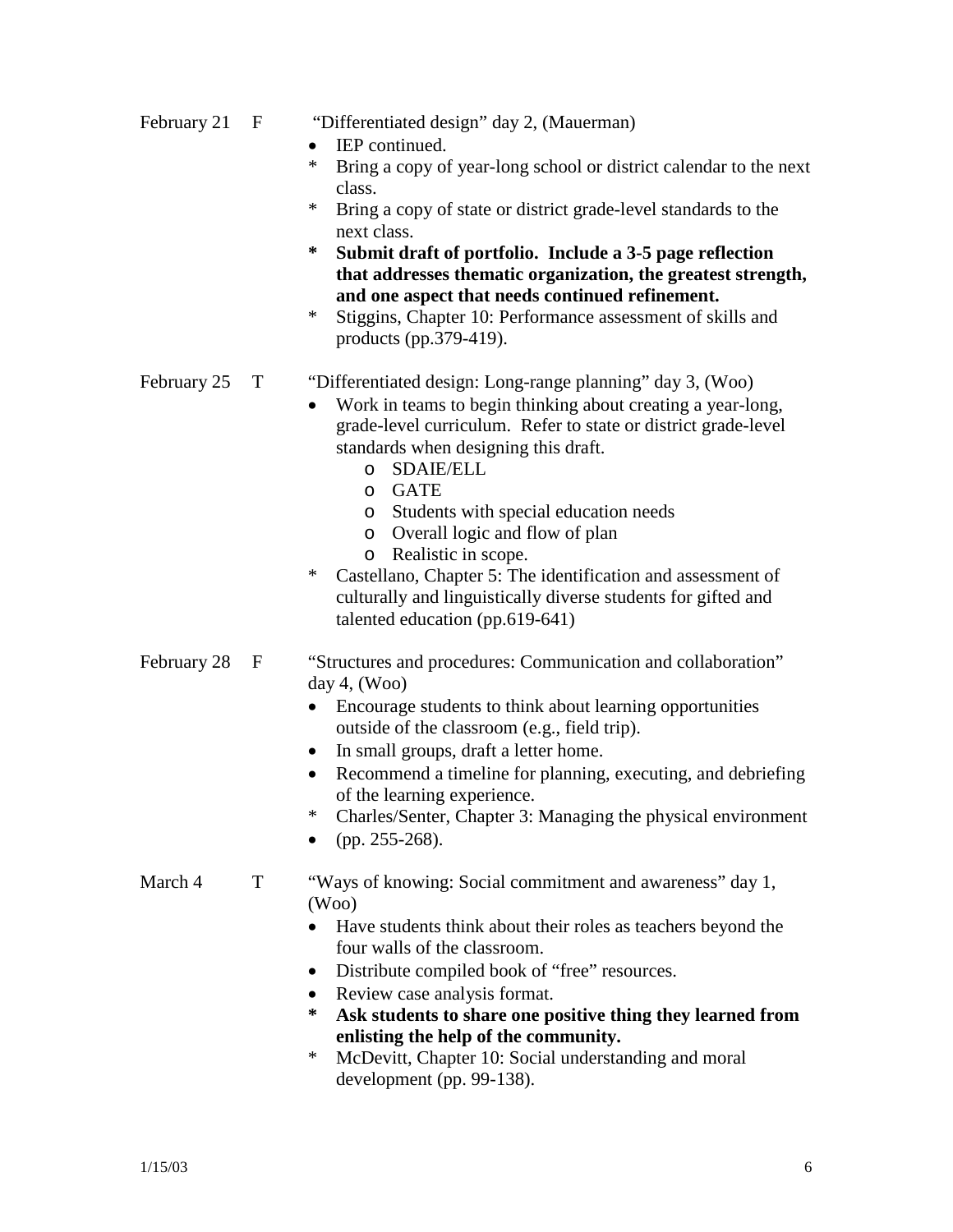- March 7 F Hansen symposium.
- March 11 T "Ways of knowing" Social commitment and awareness" day 2, (Mauerman & Woo)
	- Present portfolios in small groups.
	- Refer to class rubric.<br>\* Stiggins. Chapter 9:  $\frac{1}{2}$
	- Stiggins, Chapter 9: Assessing reasoning proficiency (pp. 139-177).
- March 14 F Wrap up (Woo)
	- Case analysis.
	- Course evaluations.